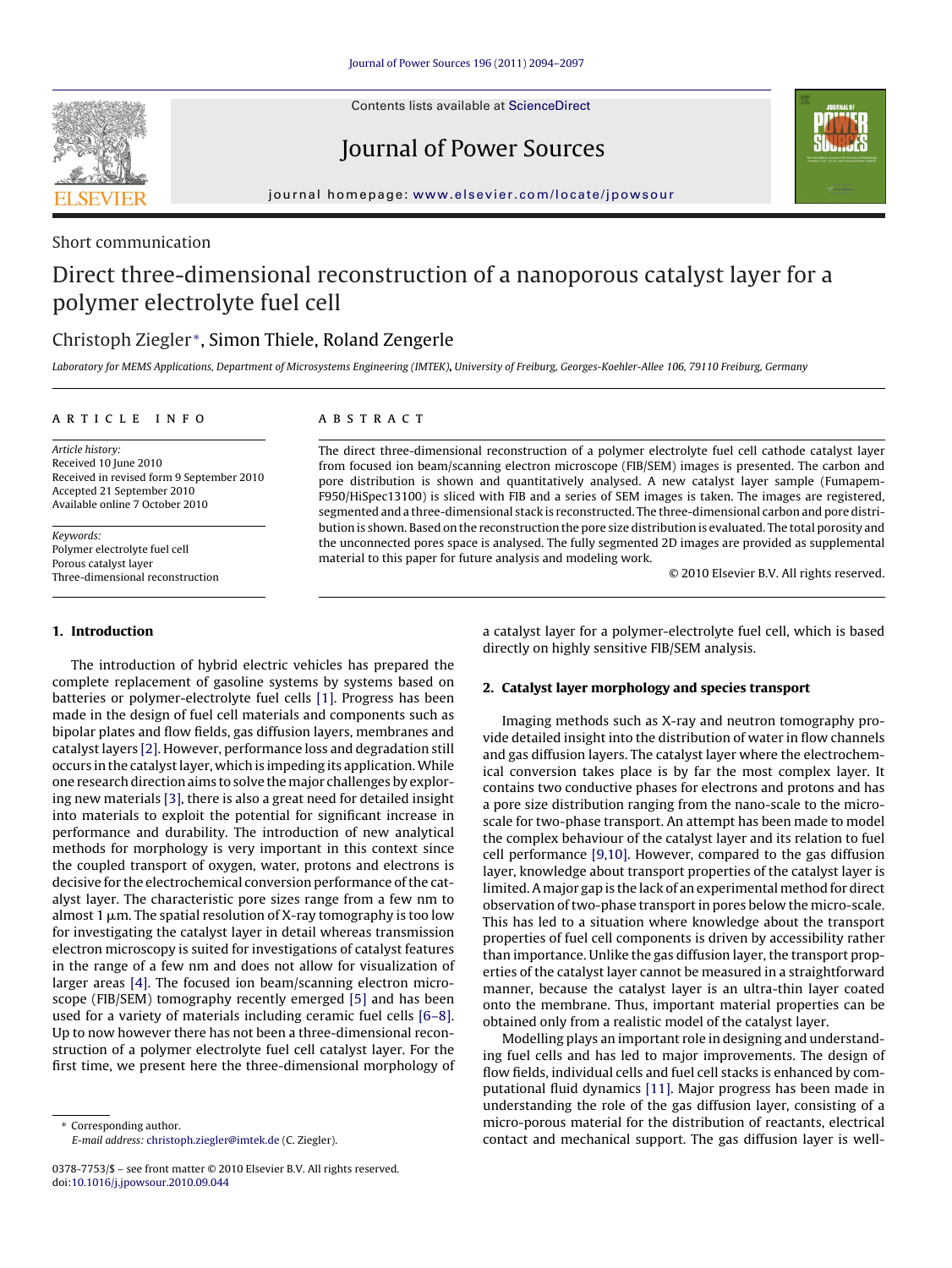<span id="page-1-0"></span>

**Fig. 1.** Preparation of the catalyst layer sample. The region of interest under the protecting strip is cut clear from the pristine sample. The cut through the catalyst layer is clean whereas the underlying polymer membrane is damaged by the high energy density of the ion beam used for the preparation. For the fine slicing the energy density of the beam is reduced.

defined in terms of the relation between its structure and transport properties such as the permeability [\[12\]. T](#page-3-0)he behaviour of microporous and nano-porous media can be described in terms of porous medium theory that treats the materials as homogeneous with respect to the reference elementary volume under consideration [\[13,14\]. T](#page-3-0)his is a valuable approach for the understanding of multilayer assemblies and the dynamic behaviour that generally cannot be described by particle-based simulation methods such as molecular dynamics [\[15,16\]. T](#page-3-0)he description of two-phase transport relies on the use of homogenized material properties such as porosity, diffusivity and permeability. Some of these properties depend strongly on the degree of liquid saturation in the network of pores. The two-phase transport equation for a porous medium is

$$
\partial_t \left[ \pi_{\kappa} \rho_j s_j \right] + \nabla \cdot \left[ \rho_j v \right] = Q_j \tag{1}
$$

$$
v_j = -K_{\kappa} \frac{k_j}{\mu_j} \nabla p_j \tag{2}
$$

where  $\rho$  denotes the phase density of phase *j*, *s* the saturation and  $\nu$  the phase velocity, respectively.  $Q$  is a phase-specific mass source term that can be used to describe phase transitions and electrochemical reactions. The phase velocity depends on the viscosity  $\mu$ and the phase pressure gradient p. The material properties that are decisive for the efficiency of the two-phase flow are the porosity  $\pi$  of the material  $\kappa$ , the absolute permeability K and the relative permeability k. The relative permeability depends strongly on the saturation of the medium.

Measurements to determine these parameters have their limitations. The determination of surface areas with the Brunauer–Emmett–Teller method requires a larger surface area and often porosity data is unreliable for nanoporous media of mixed wettability. The pore size distribution, a fundamental material property, is unavailable for catalyst layers. Moreover, there is no clear concept of the underlying physics in the catalyst layer. The fraction of pores for which the continuum assumption holds is unknown and thus the application of appropriate models for the respective regions in the catalyst layer is difficult. Thus, this paper aims to prepare the ground for the next generation of models and novel structures for the catalyst layer of polymer-electrolyte fuel cells by providing a direct three-dimensional reconstruction of its morphology.

#### **3. Materials and methods**

A FuMa-Tech fumapem F-950 membrane (EW 950), which is a per-fluorinated sulphonic acid (PFSA)-PTFE copolymer, was investigated. The electrodes were produced by printing the membrane with a slurry containing 70 wt% platinum on HiSPEC 13100, a high surface-area carbon support obtained from Johnson Matthey using



**Fig. 2.** Three-dimensional reconstruction of a polymer-electrolyte fuel cell catalyst layer. The reconstruction is based on 113 SEM images obtained with a separation of 30 nm. The layer is a highly porous carbon network with well-connected pores that form continuous pathways within the layer. The side-length of the geometry is 4.13  $\mu$ l in the x direction, 1.75  $\mu$ m in the z-direction and 3.39  $\mu$ m in the y-direction.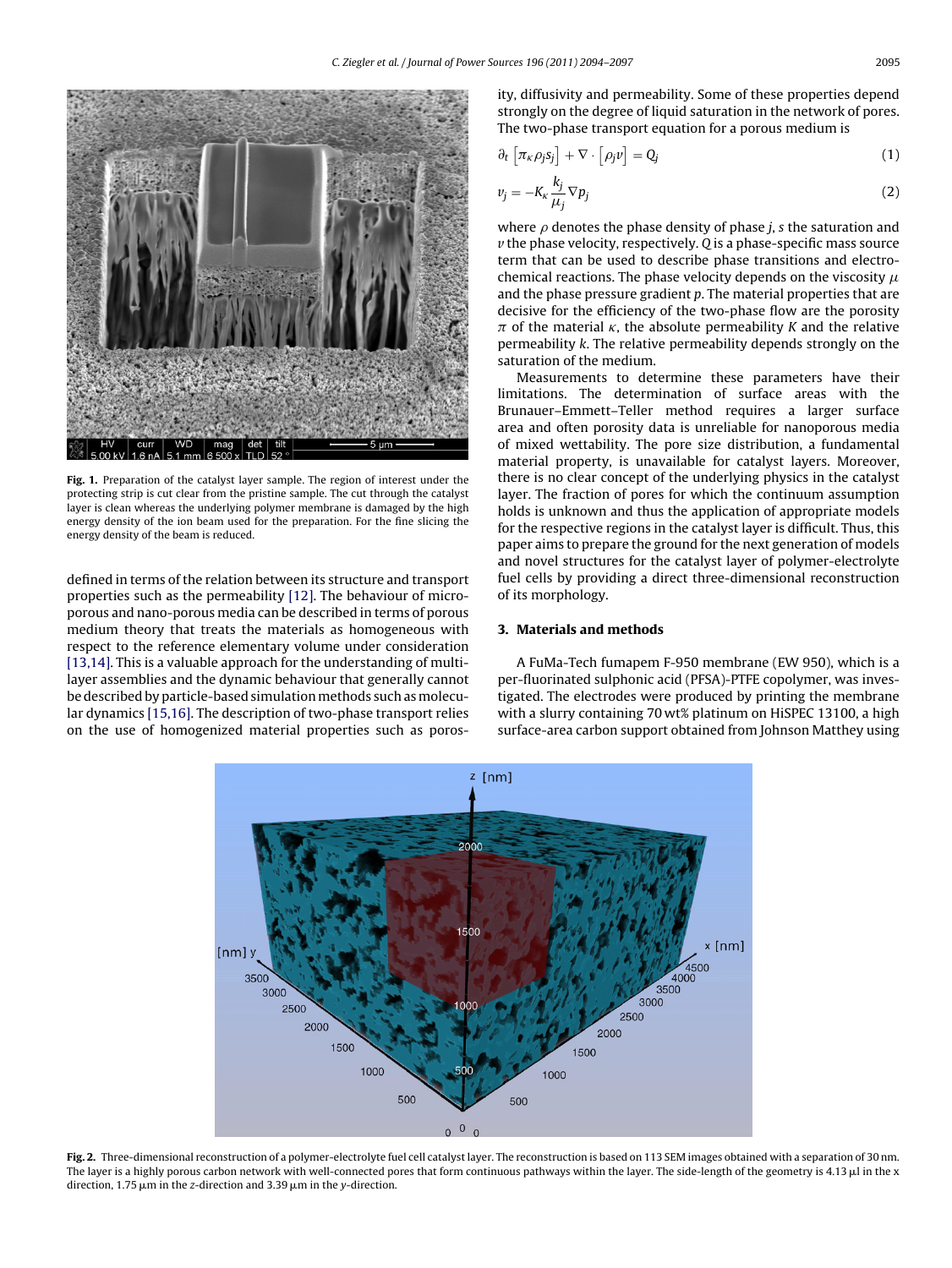

**Fig. 3.** Detail of the solid phase volume fraction. The illustrated volume is indicated in red in [Fig. 2.](#page-1-0) The side length of the cube is 900 nm. (For interpretation of the references to color in this figure legend, the reader is referred to the web version of the article.)

an EKRA screen printer. Multiple prints were applied to ensure appropriate catalyst loading. A 20% Nafion dispersion from DuPont was used as an ionomer and was mixed into the paste in an Ultra Turrax (IKA T25 digital) to obtain approximately 20% solid material in the paste. The screen printing process resulted in a catalyst layer thickness of ca. 2  $\rm \mu m$  [\(Fig. 1\).](#page-1-0) After air drying, the catalyst layer was cured at 130 $\degree$ C in a drying oven. The catalyst layer was used in pristine state with no features that are caused by a specific operation protocol. The sample was investigated with a dual-beam FIB/SEM instrument (FEI Quanta 3D), following a procedure similar to that described for ceramic and chalk materials [\[17,18\]. A](#page-3-0)fter initial preparation, the exposed surface ([Fig. 1\)](#page-1-0) was removed in 113 slices with a very sensitive feed of 30 nm. This was



**Fig. 4.** Complementary pore space. The pore space is highlighted here in a complementary image to Fig. 3. This image shows the good connectivity of the pores and some minor isolated pores.



**Fig. 5.** Pore size distribution. Histogram of the percentage of pore space volume versus the local pore diameters determined from the reconstructed image of [Fig. 2.](#page-1-0)

followed by SEM imaging under high vacuum of the surface for each slice. Each individual SEM image was registered with ImageJ [\(http://rsb.info.nih.gov/ij/\)](http://rsb.info.nih.gov/ij/) in combination with the "StackReg" plug-in [\[19\]](#page-3-0) [\(http://bigwww.epfl.ch/thevenaz/stackreg/](http://bigwww.epfl.ch/thevenaz/stackreg/)). During pre-processing in Matlab (2009a), the images were vertically stretched by a factor of 1.27 to compensate for the angle of 52◦ between SEM and FIB. Segmentation was done with the "gimp" open-source code (<http://www.gimp.org/>).

#### **4. Results**

The three-dimensional reconstruction of the catalyst layer is shown in [Fig. 2. T](#page-1-0)he reconstruction reveals the highly porous structure of the carbon matrix. There is a well-connected network of pores for reactant transport that offers a variety of continuous pathways through the layer. The pore size shows significant local variation. A cut-out is defined to display the detailed morphology of the two phases. In Fig. 3, the nano-porosity of the carbon is clearly visible. For comparison, Fig. 4 shows the complementary pore space, which forms a connected pore network but also indicates that there are some isolated pores. Platinum located in unconnected pore space is lost to the electrochemical reaction and hence has a direct impact on the performance of the material. For this sample, the fraction of unconnected pores is determined to be only 0.56% of the total pore volume and is thus negligible. Based in Fig. 3, the total porosity is determined to be 38%, with the volume fraction of carbon thus being 62%. To further evaluate the characteristics of the material, the pore size distribution according to Delerue et al. [\[20\]](#page-3-0) was determined (Fig. 5), which shows the relative frequency of the pore space volume as a function of the pore diameter.

### **5. Conclusion**

For the first time, an approach to visualise the three-dimensional morphology of a polymer-electrolyte fuel cell catalyst layer has been demonstrated. The feasibility of a FIB/SEM analysis has been shown on a FuMa-Tech fumapem F-950 membrane (EW 950) coated with HiSPEC 13100/Nafion. The results show the threedimensional distribution of the carbon phase and the pore space. Based on the reconstruction the pore size distribution was determined. The segmented two-dimensional images are provided as [supplementary material](#page-3-0) for further analysis such as determination of the relative gas permeability.